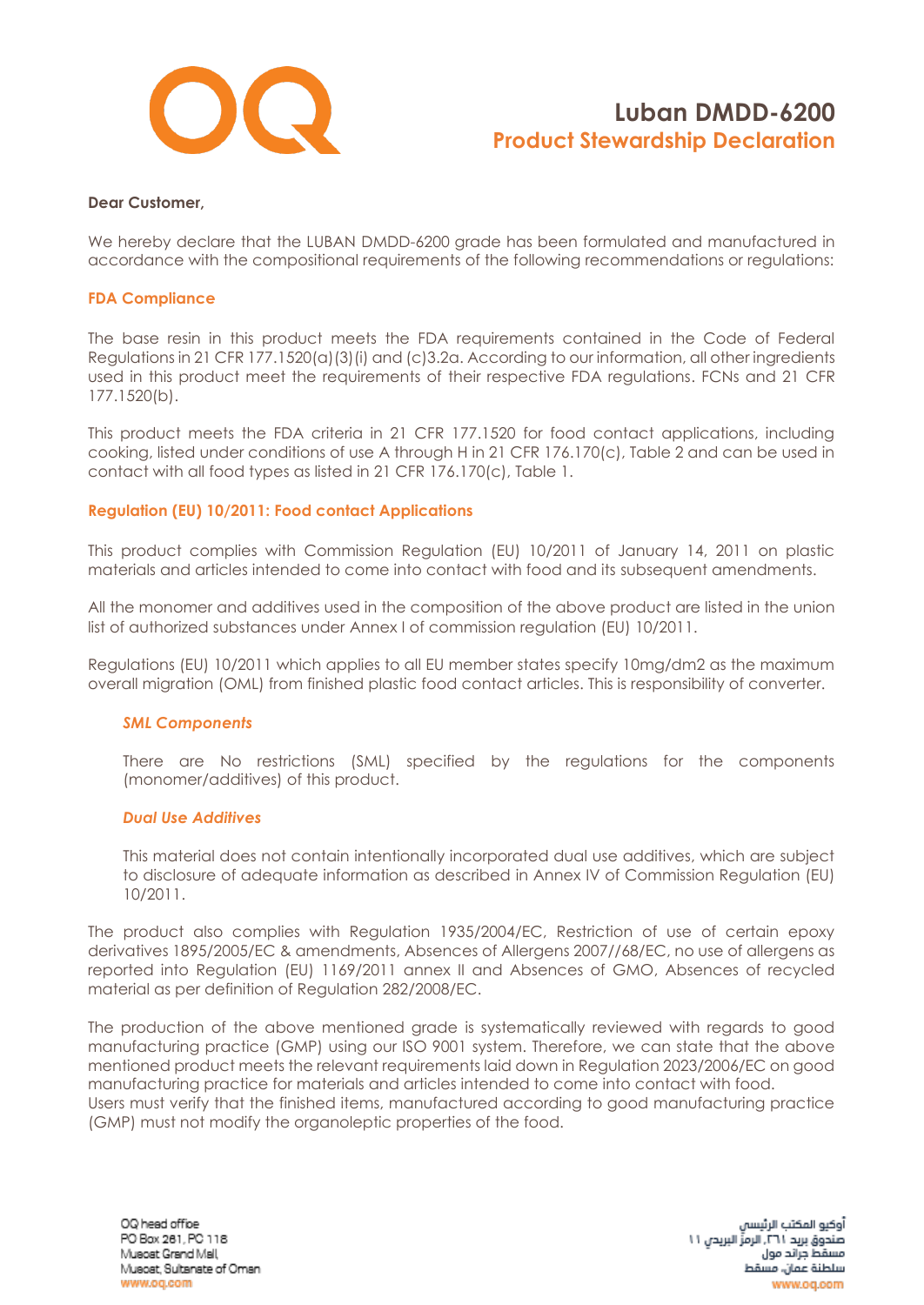

This product could potentially contain Non Intentional Added Substances (NIAS), which required to be evaluated using recognized risk assessment method.

## **Regulation (EC) 1223/2009: Cosmetic Products**

The EU regulation (EC) 1223/2009 applies to cosmetic products and it does not apply to the polymer resins. However, we confirm that any of the substances listed in the Annex II of the regulation 1223/2009/EC is not used in the manufacture or formulation of this product. However, this product has not been tested for these chemical substances.

## **REACH (Regulation EC 1907/2006)**

OQ certifies that all components used in the formulation of this product do not contain, nor are they knowingly produced with any substances listed on Annex XVII to Regulation (EC) No 1907/2006 of the European Parliament and of the Council concerning the Registration, Evaluation, Authorisation and Restriction of Chemicals (REACH) and its amendments.

## *Substance of Very High Concerns (SVHC):*

ECHA has so far identified certain chemical substances as the substances of Very High Concerns (SVHC) updated as of 17th January 2022. These substances are mentioned in the following link:

#### <https://echa.europa.eu/candidate-list-table>

We confirm that these substance of Very High Concerns (SVHC) are not added intentionally during manufacturing process of this product.

#### *REACH Registration Status:*

Polymers are generally exempted from the provisions on registration of Title II of REACH (Article 2(9)). However, the constituents of these polymers fall under the regulation of REACH. Therefore, all relevant substances like monomers and polymer additives were pre-registered and will eventually be registered under REACH. For the relevant substances in OQ polymers products, an Only Representative (OR) in accordance with the European Union legislation REACH (Registration, Evaluation, Authorisation and Restriction of Chemicals) was appointed.

#### **Country Chemical Invention status:**

*(Listed on inventory or not listed on inventory/Compliance):*

- **United States:** Toxic Substances Control Act Inventory (TSCA); Listed, Exempt from reporting under the Inventory Update Rule.
- **Canada:** Domestic Substances List (DSL), Non Domestic Substance List (NDSL); the substance is specified on the DSL.
- **Europe:** European Inventory of Existing Commercial Chemical Substances (EINECS or ELINCS); ELINCS are not effective anymore after REACH came in force. Under REACH all polymers are exempt from registration and evaluation.
- **Australia:** Australian Inventory of Chemical Substances (AICS); listed.
- **Korea:** Korean Existing Chemical List (ECL); Korea-Reach is in force and polymers are exempt from registration.

OQ head office PO Box 261, PC 118 Muscat Grand Mall Musoat, Sultanate of Oman www.oq.com

آوكيو المكتب الرئيسا صندوق بريد ٢٦١. الرمزِّ البريدي ١١ مسقط جراند مول سلطنة عمان، مسقط www.oa.com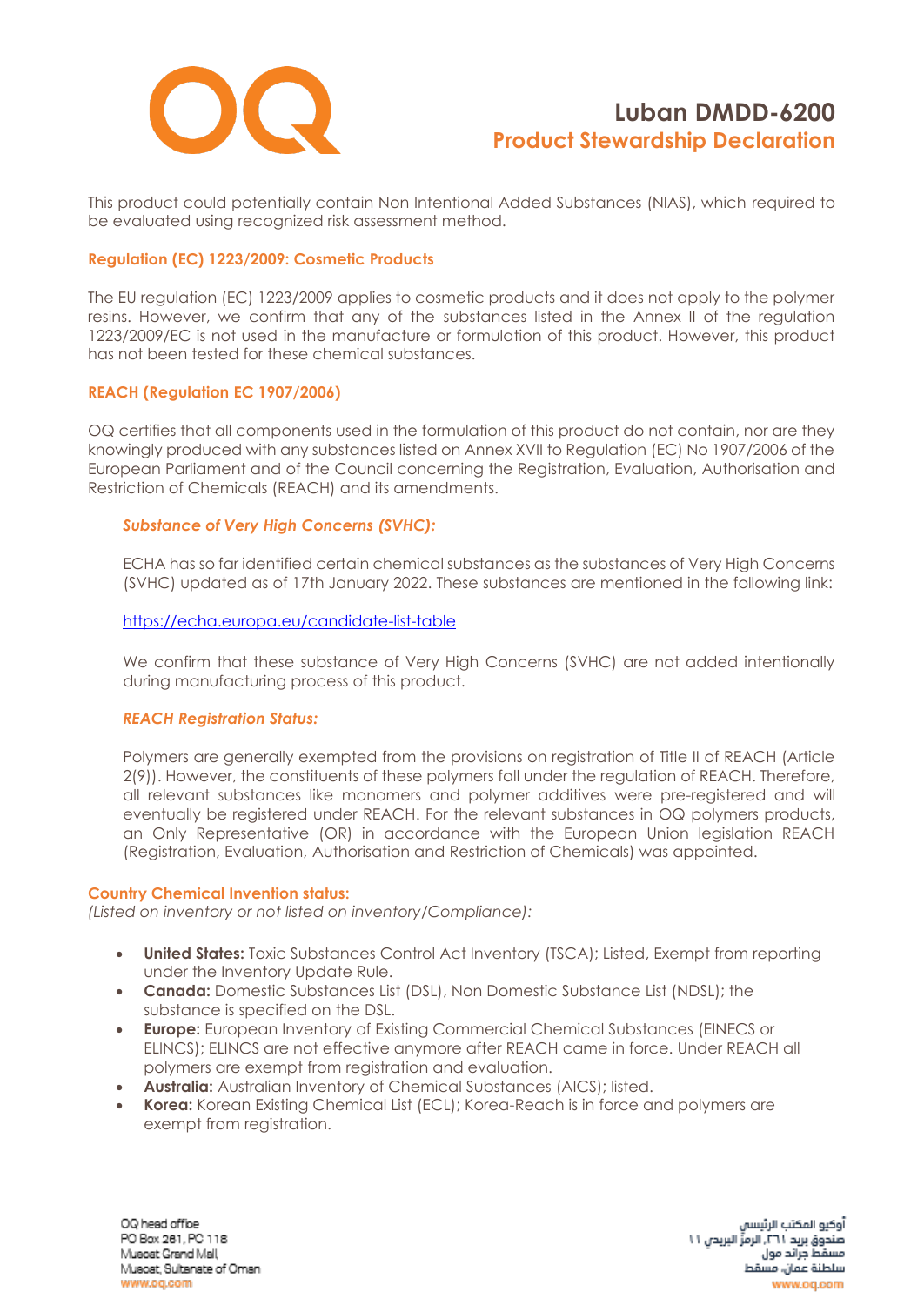

- **Japan:** Japanese Existing and New Chemical Substances (ENCS); listed. The draft Positive List (PL) published by MHLW (base polymers: plastics & additives) and its subsequent amendments; listed.
- **Philippines:** Philippines Inventory of Chemicals and Chemical Substances (PICCS); listed.
- **China:**
	- ✓ Inventory of Existing Chemical Substances Manufactured or Imported in China (IECSC); listed.
	- ✓ GB 9685-2016 "National Standard of Food Safety: on uses of additives in Food Contact Materials and their products"; compliant.
	- ✓ GB 31603-2015 "National Food Safety Standard General Hygienic Practice for Production of Food Contact Materials and Its Products"; compliant.
	- ✓ GB 4806.1-2016 "National Standard of Food Safety: General safety requirements on Food Contact Materials and their products"; compliant.
	- ✓ GB 4806.6-2016 "National Food Safety Standard Plastic Resin for Food Contact"; listed.

The monomers and additives used on the formulation of this product are listed in the above regulations' positive lists including no specific migration limit (SML).

- **New Zealand:** New Zealand Inventory of Chemicals (NZIoC); listed.
- **Switzerland:** Swiss Federal Department of Home Affairs (FDHA) "Annex 10 of the Ordinance of the FDHA on materials and articles intended to come into contact with foodstuffs" listed under Table 1, column 5 (IV), additive (without additives used in the production of colourants and pigments (AD) as of 1st December 2020.
- **MERCOSUR** (Argentina, Brazil, Uruguay, Paraguay, Venezuela and Bolivia) This product meets the requirements of following regulations:
	- $\checkmark$  GMC Resolution No. 03/1992 of April 1st 1992, which "establishes the general criteria and classification of materials for packaging and equipment in contact with food"
	- ✓ GMC Resolution No. 02/2012 of April 19th 2012 which provides a "positive list of monomers, other starting substances and polymers authorized for the manufacture of plastic packaging and equipment that come into contact with food"
	- ✓ GMC Resolution No. 39/2019 of July 15th 2019, which provides the "Technical Regulation on the positive list of additives for plastic materials and polymeric coatings intended to contact food".

This product does not contain monomers and/or addictive with SML and/or Total Specific Migration Limit (SML(T)) and/or QMA (residual content per food contact area). In order to guarantee the compliance with the above Resolutions, the end plastic product must be analyzed by the manufacturer concerning total migration limit and such limit must be less than 50 mg/kg or 8 mg/dm².

## **ROHS Directive 2011/65/EU**

The product complies with RoHS Directive 2011/65/EU and the substances mentioned in the directive are not intentionally introduced and are not related to the manufacturing process of the product.

## **Medical**

## *European Pharmacopeia (EP)*

This product does not meet the EP requirements for 3.1.3, Polyolefins - 7th Edition of European Pharmacopeia.

OQ head office PO Box 261, PC 118 Muscat Grand Mall Musoat, Sultanate of Oman www.oq.com

آوكيو المكتب الرئيسا صندوق بريد ٢٦١. الرمزِّ البريدي ١١ مسقط جراند مول سلطنة عمان، مسقط www.oa.com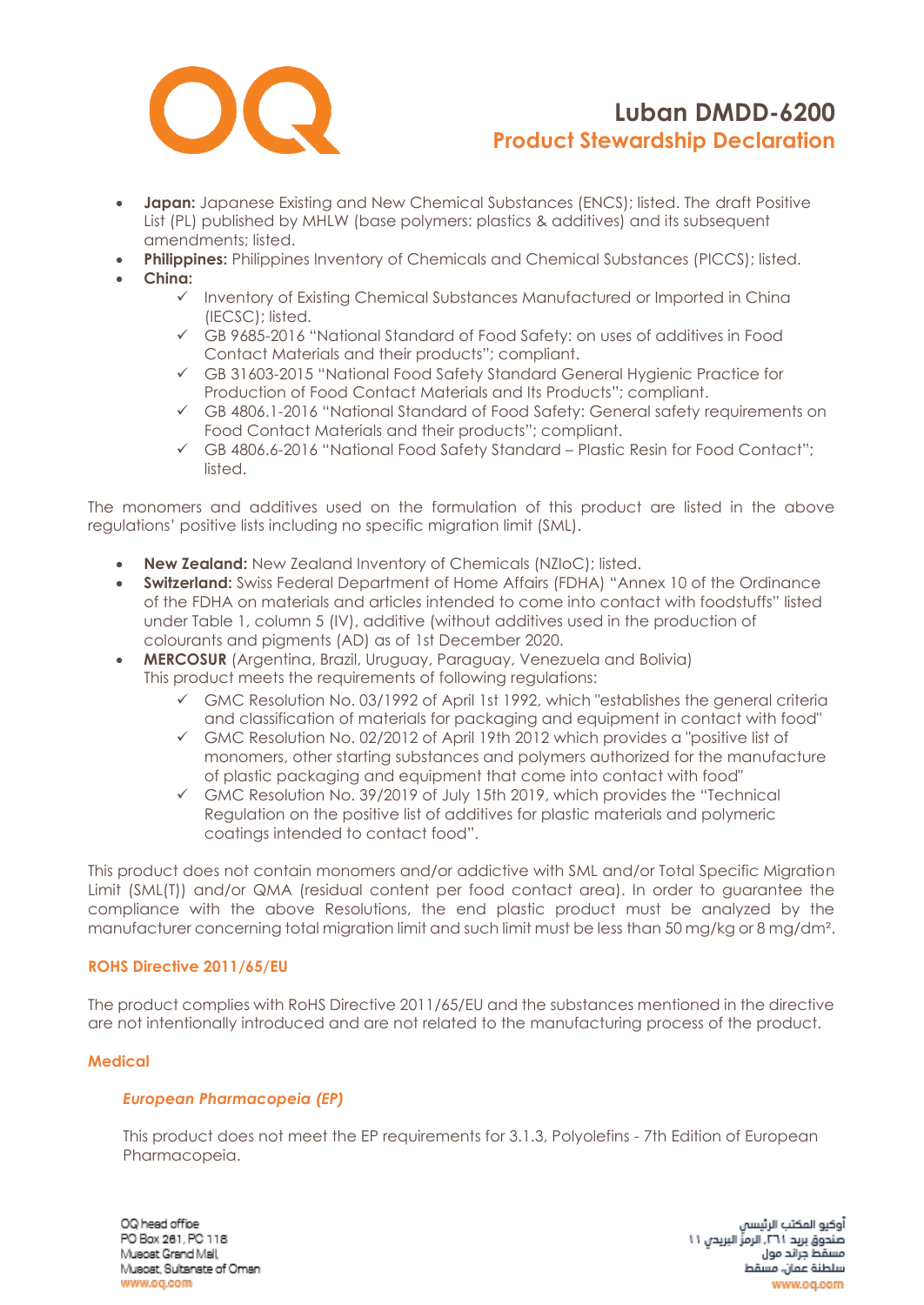

## *USP Class VI*

This product has not been tested for USP Class VI.

## **Directive 94/62/EC and the regulation of the Coalition of Northeastern Governors (CONEG) of the USA on packaging and packing waste**

The product meets the requirement of CONEG and Directive 94/62/EC and its amendments (2005/20/EC and 2013/2/EU) in force. Cadmium, chromium (VI), lead and mercury are not used in the manufacture of or in the formulation of this product. This product meets the year 2001 requirements of less than 100ppm for total incidental Cadmium, chromium (VI), lead and mercury. In addition, the product has the potential to be recycled according to these requirements.

#### **TSE/BSE Statement**

The derived from animal sources are not intentionally used in this product recipe. Our additive supplier confirmed that the blended polymer additives used for this product are synthetic derivatives of vegetable based materials and minerals, and are free of any animal basis materials.

#### **Halal & Kosher Certification**

This product is not certified for Halal and Kosher.

#### **Phthalates Compliance**

The product complies with Regulation (EU) 10/2011/EC. Plasticizers such as phthalates are not used in the manufacture of or the formulation of this product. However, trace of phthalate as minor component of the catalyst system (a "Technical Support Agent") could be used to manufacture this product. This is typical of polyethylene resins produced with high mileage catalysts. Historical testing with food stimulants demonstrated residual phthalates found to be less than 0.3 ppm, which is the detection limit of the analytical method used.

## **Declaration on California Proposition 65**

The monomer and additives incorporated comply with California Proposition 65 (updated on 31 December 2021). The product represents 'no significant risk' for cancer to the people of California. The product contains no substances known to the State of California to cause reproductive toxicity at a level of exposure subject to the requirements of Propositions 65.

#### **Switzerland VOC Declaration**

This product contains less than 3% VOC's of the substances in the positive lists of the Switzerland Regulations "VOC-LENKUNGSABGABE."

## **Absence of Substances and Chemicals**

We do not intend to use the Substances/Chemicals listed below in our product recipe:

• 2-Ethylhexylhexanoic acid

OQ head office PO Box 261, PC 118 Muscat Grand Mall Musoat, Sultanate of Oman www.oq.com

آوكيو المكتب الرئيسا صندوق بريد ٢٦١. الرمزِّ البريدي ١١ مسقط جراند مول سلطنة عمان، مسقط www.oq.com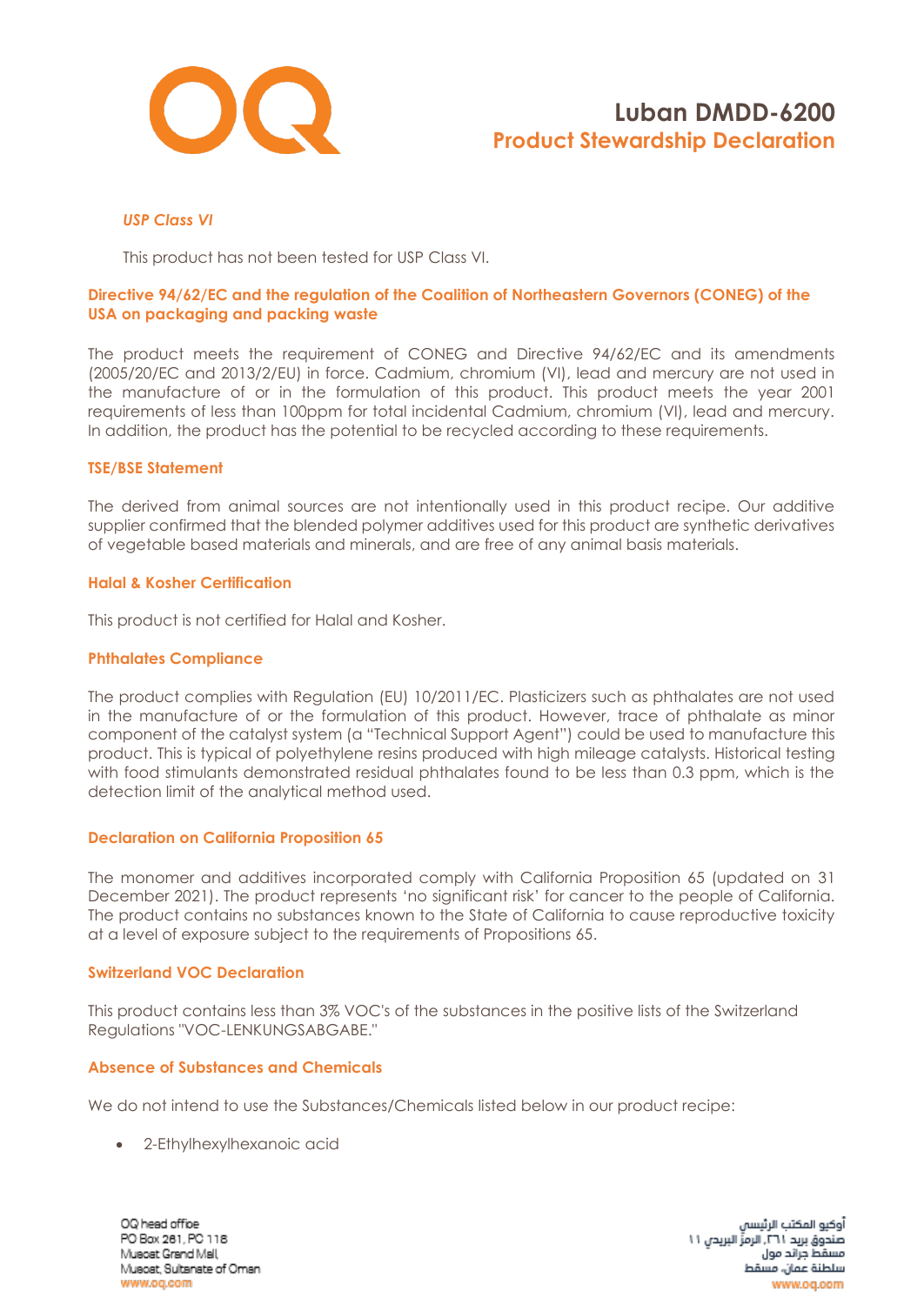

- Acetylacetone
- Acrylamide
- Aromatic amines
- Asbestos
- Azo pigments
- Benzo[a]pyrene
- Benzophenone, hydroxybenzophenone and 4-methylbenzophenone
- Benzotriazole
- Biocides
- Bisphenol-A, F, S
- Brominated flame retardants
- Butylated hydroxytoluene (BHT)
- CFC's
- Chlorinated paraffins
- CMR substances class 1A and 1B (Carcinogens, Mutagens and toxic for reproduction) according with Regulation CLP (1272/2008)
- Cyanides
- Dimethylfumarate
- Dioxins and furans
- Engineered nanomaterials
- Epoxidised Soya Bean Oil (ESBO)
- Epoxyderivates (BADGE, BFDGE or NOGE)
- Formaldehyde
- Genetic modified organisms (GMO)
- Glycolethers
- [Isopropylthioxanthone](https://www.google.com/search?rlz=1C1CHBF_enAE772AE772&q=Isopropylthioxanthone+(ITX)&spell=1&sa=X&ved=0ahUKEwjZgv6l6_fZAhWOblAKHQZfCSMQkeECCCIoAA) (ITX)
- Latex
- Melamine
- Mineral Oil Saturated Hydrocarbons (MOSH) and Mineral Oil Aromatic Hydrocarbons (MOAH) or any form of Oligomers.
- Nonylphenol and its derivatives
- Organo-tin compounds as tributyl-tin (TBT), dibutyl-tin (DBT), monobutyl-tin (MBT)
- Ozone depleting substances according to the Montreal protocol
- PBB or PBDE
- PBT/PCB
- PCP/PCN
- Perfluorooctane sulfonate (PFOS)
- Perfluorooctanoic acid (PFOA)
- Pesticides
- Polycyclic aromatic hydrocarbons (PAH)
- Radioactive substances
- Recycled materials
- Semicarbazide
- Sesame seeds or Wheat
- Substances with possible allergic properties such as Cereals, Crustaceans, Eggs, Milk, Nuts, ..etc.
- The heavy metals cadmium, mercury, lead or hexavalent chromium
- Triclosan (2,4,4'-trichloro-2'-hydroxydiphenyl ether) (CAS 3380-34-5)
- Vinyl chloride monomer (VCM) and its polymers or copolymers (PVC, PVDC, …)

OQ head office PO Box 261, PC 118 Muscat Grand Mall Musoat, Sultanate of Oman www.oq.com